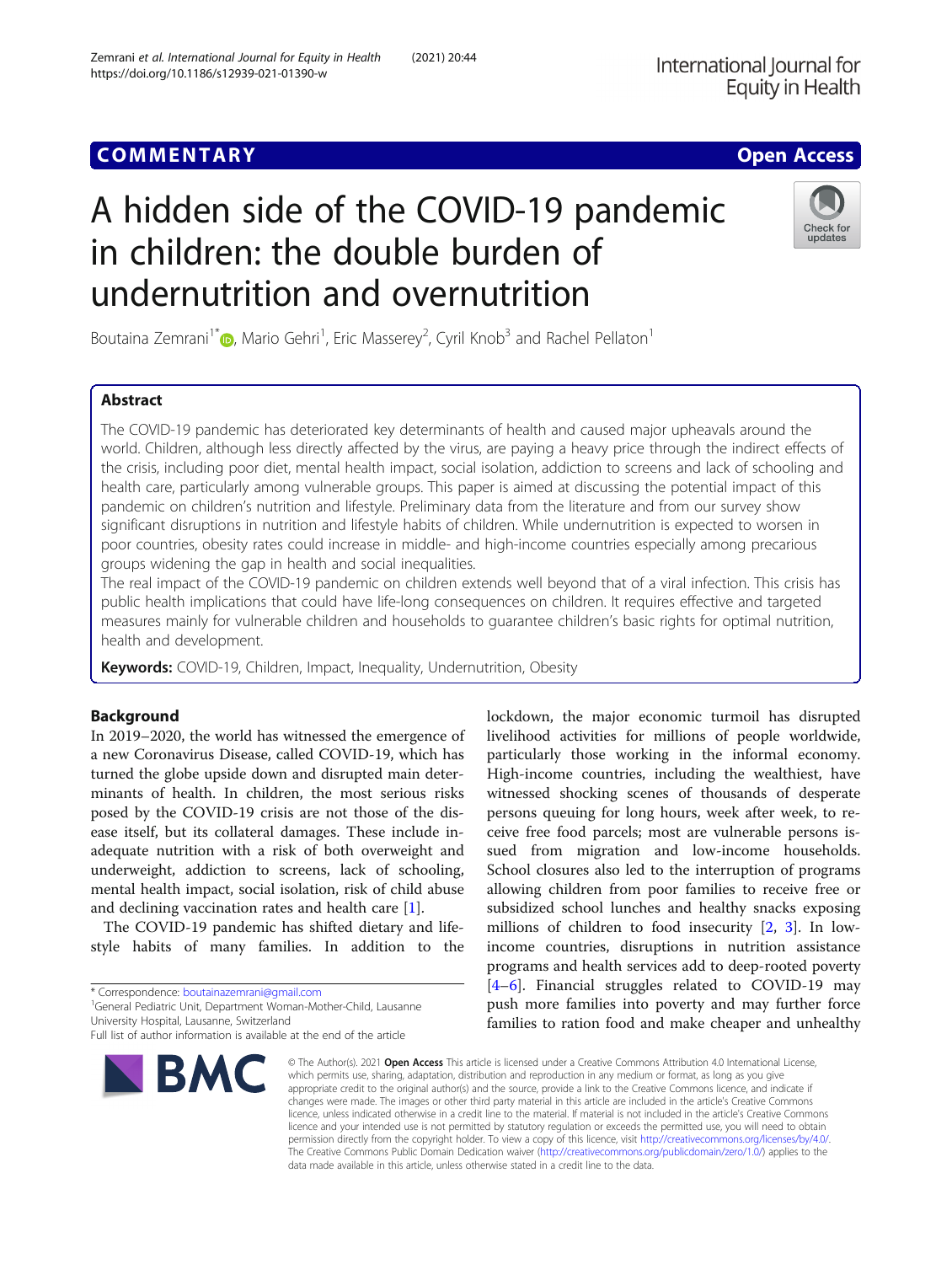food choices in order to pay for other needs such as rent and medications.

It is currently unknown to what extent this pandemic will impact the nutritional status of children around the globe, but it could compromise diet quality, quantity and diversity increasing the risk of various forms of malnutrition, namely obesity, undernutrition and hidden hunger due to micronutrient deficiencies, especially among vulnerable groups [[3\]](#page-3-0). This commentary aims to shed the light and discuss the available data on the topic.

## The ripple effects of the covid-19 pandemic on nutrition and lifestyle habits of children

Studies reporting the indirect effects of the COVID-19 crisis on nutrition and lifestyle in children are still scarce and were mainly carried out in high- or middle-income countries. An Italian survey conducted during 3 weeks of home confinement included 41 obese children aged 6– 18 years [[7\]](#page-3-0). It showed that intakes of potato chip, red meat and sugary drinks increased significantly during the lockdown (*P*-value range:  $0.005$  to  $< 0.001$ ), while time spent in sports activities decreased by  $2.3$  ( $\pm 4.6$  SD) hours/week ( $P = 0.003$ ) and screen time increased by 4.8 ( $\pm 2.4$  SD) hours/day ( $P < 0.001$ ). Similarly, an international survey conducted in Italy, Spain, Chile, Colombia and Brazil among 820 adolescents reported a significant increase in the consumption of fried and sweet foods during COVID-19 restrictions with greater adherence to unhealthy food among adolescents whose mothers had low education [[8\]](#page-3-0). Another Italian survey conducted during confinement included 3533 respondents aged between 12 and 86 years [[9\]](#page-3-0). The population group aged 12–17 years reported an increase in junk food consumption and a lower adherence to the Mediterranean diet when compared to the group aged 18–30. In the United States, 1048 families enrolled in a schoolbased nutrition program responded to an electronic survey covering 4 geographic areas [\[10\]](#page-3-0). Overall, 93.5% of respondents reported being food insecure in April 2020 compared to 71.5% in fall 2019, and 41.4% reported a decrease in fruit and vegetable intake because of COVID-19 [[10\]](#page-3-0).

On the other hand, an online survey conducted in Poland in May 2020 among 2448 adolescents aged 15– 20 years suggested that the pandemic may have brought positive changes promoting the uptake of a better diet [[11\]](#page-3-0). It revealed that health and weight control were the main determinants of food choices of adolescents during the COVID-19 pandemic compared to before the pandemic, outstripping the sensory appeal of food and mood ( $p < 0.0001$ ). One of the largest studies conducted on this topic comes from the NutriNet-Sante cohort which surveyed a population of 37.252 French adults

and households between March and May 2020 [\[12\]](#page-3-0). The findings suggest that the lockdown led, in a substantial part of the population, to unhealthy nutritional and lifestyle behaviors: decreased physical activity (53%), increased sedentary time (63%), increased snacking (21%), decreased consumption of fresh foods (27%), increased consumption of sweets (22%), eating in response to boredom (18%) or anxiety (10%) with a weight gain of 1.8 kg on average for 35% of the respondents. However, the lockdown also created an opportunity for some people to improve their nutritional behaviors including increased home-made cooking (40%) and increased physical activity (19%). Interestingly, persons with less favorable nutritional trends were more likely to have lower incomes, to be overweight or obese, to have anxiety or depressive symptoms and to have children under 18 years at home [[12\]](#page-3-0).

At our University Hospital in Lausanne Switzerland, we conducted a survey in the emergency department in August 2020. Parents of stable patients received a questionnaire on eating and lifestyle habits during but also 3 months after the semi-confinement carried out in Switzerland between mid-March and end of April 2020. The questionnaire was filled out by 128 families, including a non-negligible proportion of migrants. The sample was equally distributed between genders and one third of children was younger than 4 years. During confinement, 40% of children reported eating and snacking more than usual. Time spent on screens increased for 75% of children and up to 100% for adolescents. More alarming was the percentage of children under the age of 4 watching screens: 73% of boys and 41% of girls. As for physical activity, the proportion of children spending less than 2 h of light physical activity per day doubled during confinement. One third of parents estimate that their child gained excess weight during this period, but their previous growth parameters were not available for an objective comparison. The survey also revealed that a significant proportion of children (58%) suffered changes in their behavior: sleep disturbances, stress and anxiety. The most concerning finding is the persistence of the majority of these bad habits more than 3 months after the lockdown, for 20% of children regarding snacking and for 37% of them regarding screen time.

## Potential consequences on children and required actions

Even though the impact of the COVID-19 pandemic on children has yet to be fully measured, the first available data and estimates from international organizations give us some clues as to how this crisis could affect the nutrition and lifestyle of children. Overall, there are concerns about a risk of increased pediatric obesity mainly in middle- and high-income countries with risk of a shift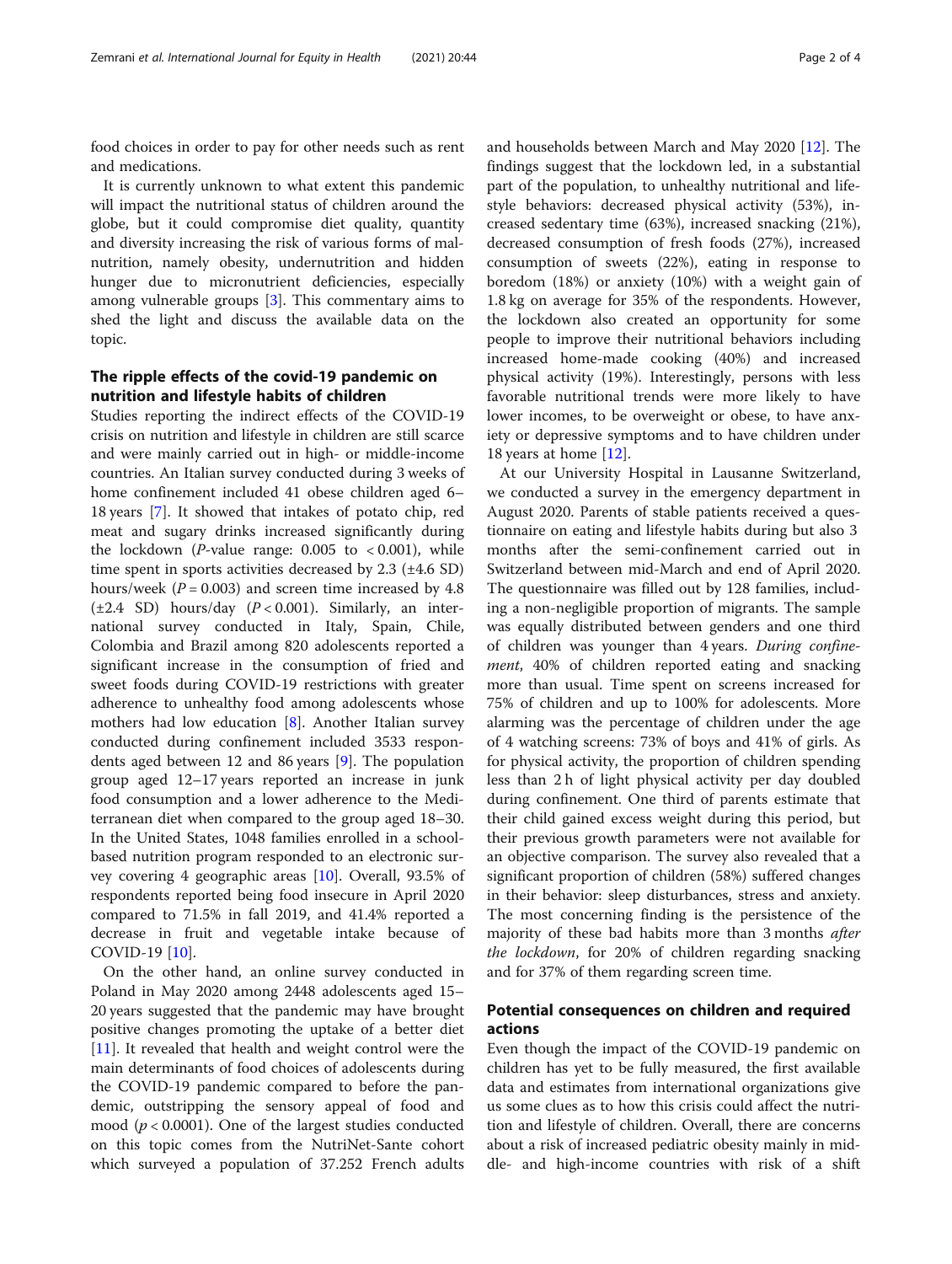towards an "obesity pandemic" while undernutrition is expected to deepen in poor countries threatening to put years of global progress to end preventable child deaths in serious jeopardy  $[4]$  $[4]$ . In fact, in low-income countries where underweight and overweight coexist, undernutrition is expected to increase by an additional 6.7 million children in 2020 especially in regions already affected by humanitarian crisis, adding to the 47 million children under 5 already suffering from wasting, and the 144 million children affected by stunting mostly in Asia and Africa [[4\]](#page-3-0). More than 10 000 additional child deaths per month are expected during this period [[3\]](#page-3-0). Social and income inequalities represent a major risk factor for poor outcomes in poor and rich countries, a fact that has been terribly highlighted by the current health crisis.

The poor diet quality and sedentary lifestyle potentially acquired during the pandemic may not be easily reversible for children and their parents. Infancy and early childhood are a key period for learning healthy eating habits that accompany us throughout our lives and into adulthood. Furthermore, inadequate nutrition at an early age could have life-long repercussions. Nutrition is intrinsically linked to the immune system and to disease susceptibility. Poor diets cause huge costs in health and human lives [\[5](#page-3-0)]; while wasted children are at increased risk of death from infectious diseases [[4\]](#page-3-0), noncommunicable diseases linked to obesity place a heavy burden on public health [[8\]](#page-3-0).

Although all children are casualties of the COVID-19 pandemic, vulnerable groups are at higher risk including migrants, refugees, children with mental health issues as well as households with low income or low education level. Migrants often face a dual burden of malnutrition with increased risk of undernutrition upon arrival in the host country and increased risk of overweight/obesity once settled in a westernized environment [[13\]](#page-3-0). In late 2015, we performed a prospective study among a sample of 29 migrant children followed in our migrant clinic at Lausanne University Hospital to evaluate their eating habits and adaptation process [[13\]](#page-3-0). It revealed that unhealthy snacking and consumption of sweet beverages tripled after immigration while intake of vegetables and fruits declined. Most children came from Middle East (Syria, Irak), Kosovo and Africa. The COVID-19 crisis could exacerbate these nutritional trends due to the economic burden.

Further studies are required to measure the impact of this pandemic on the nutritional habits and status of children in different contexts. They should assess whether unhealthy nutritional habits are maintained in the long term or even improved, and also objectively assess children's nutritional parameters and compare them to the pre-pandemic era. Available studies do not

provide information on changes in body mass index or other growth parameters to our knowledge.

Several international and pediatric organizations have issued a call to action to mitigate the effects and inequities that are widening in the shadow of COVID-19 and to preserve global child right to optimal health and development. Response plans should incorporate socialprotection programs, public awareness campaigns and nutrition education programs focusing on precarious groups. Pediatricians and child health professionals are key players in terms of prevention and education of families. Financial assistance to poor families is crucial given the low affordability of healthy diets who remain out of reach for numbers of families. The battle against inequalities and the various forms of malnutrition is a public health issue common to all countries.

## Conclusion

The fallout from the COVID-19 pandemic goes far beyond that of a viral infection and threatens to undo decades of hard-won progress in pediatrics. While it is important to understand the direct effects of the virus which affects a small proportion of children, we should not forget about all the collateral damages that this pandemic could have on many children. The impact on nutrition and lifestyle is one of the submerged parts of this iceberg with potential intergenerational consequences. Nutrition and lifestyle should be a core component of a response plan to such a pandemic particularly for marginalized groups. The true burden of the pandemic in children is yet to be unveiled.

#### Acknowledgments

We would like to thank Ms. Debora Gavin for her contribution to data collection at the emergency department.

#### Authors' contributions

BZ, MG and RP contributed to the study conception and design. Data collection and analysis were performed by RP, BZ and MG. The first draft of the manuscript was written by BZ and all authors commented on previous versions of the manuscript. All authors read and approved the final manuscript.

#### Authors' information

Dr. B. Zemrani is a pediatrician and nutrition specialist with experience in several lower-middle- and high-income countries. Prof. M. Gehri, head of the pediatric hospital in Lausanne, has a long experience in pediatrics with a focus on migrants and vulnerable population in the community; Dr. E. Masserey is the deputy cantonal doctor, he supports and promotes the health and well-being of the population in the canton of Vaud. Dr. C. Knob is a general pediatrician, he conducted the survey on the nutritional aspects of the migrant population. Dr. R. Pellaton is a pediatrician with extensive experience in general pediatrics and pediatric emergency care.

#### Funding

The authors received no specific funding for this work.

#### Availability of data and materials

The datasets used and/or analysed during the current study are available from the corresponding author on reasonable request.